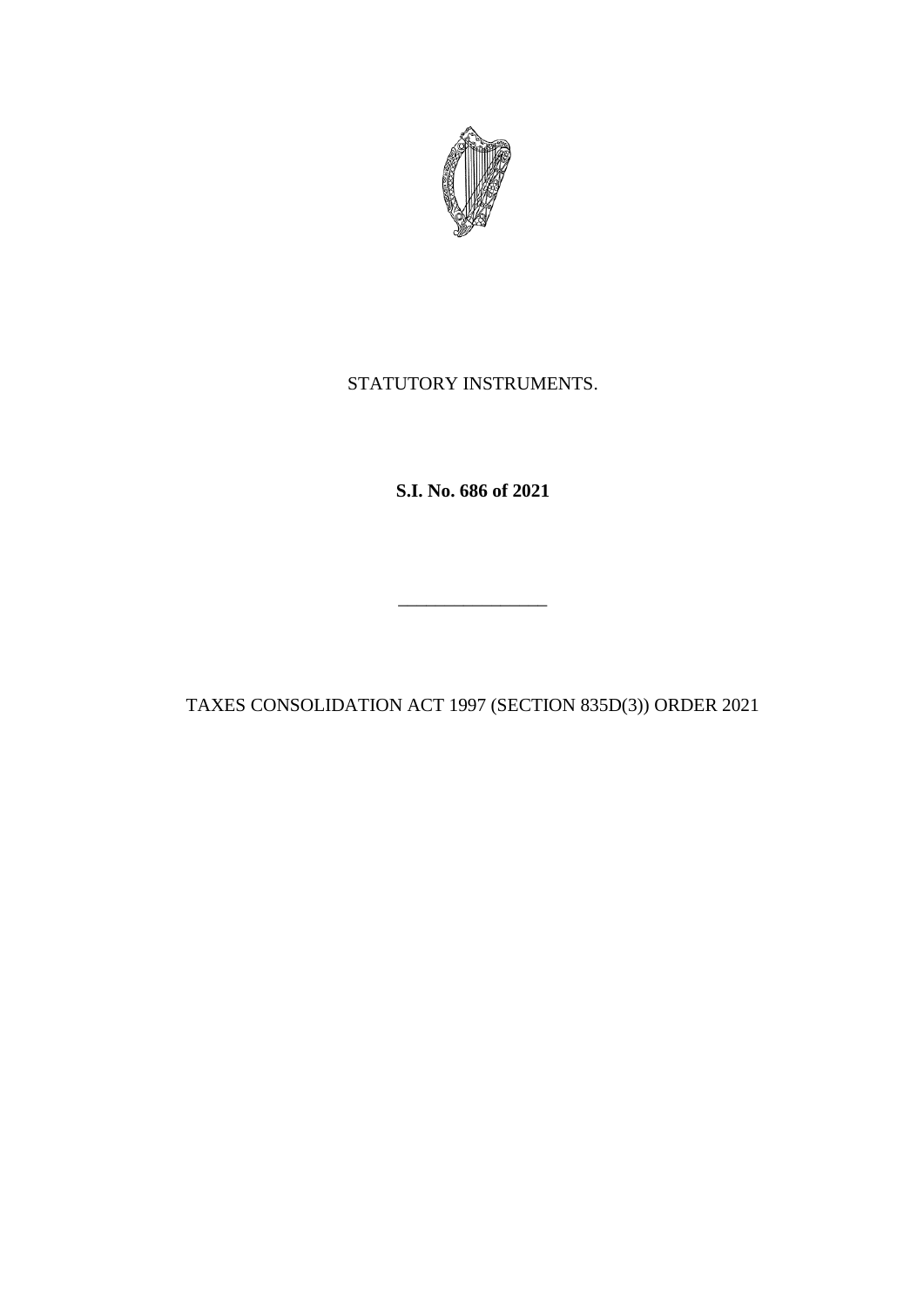## S.I. No. 686 of 2021

## TAXES CONSOLIDATION ACT 1997 (SECTION 835D(3)) ORDER 2021

I, PASCHAL DONOHOE, Minister for Finance, in exercise of the power conferred on me by subsection (3) of section 835D of the Taxes Consolidation Act 1997 (No. 39 of 1997), hereby make the following Order:

1. This Order may be cited as the Taxes Consolidation Act 1997 (Section 835D(3)) Order 2021.

2. The Transfer Pricing Guidance on Financial Transactions: Inclusive Framework on BEPS Actions 4, 8-10, OECD, Paris, approved by the OECD's Committee on Fiscal Affairs on 20 January 2020, are designated as being comprised in the transfer pricing guidelines for the purposes of Part 35A of the Taxes Consolidation Act 1997 (No. 39 of 1997).



GIVEN under my Official Seal, 8 December, 2021.

PASCHAL DONOHOE, Minister for Finance.